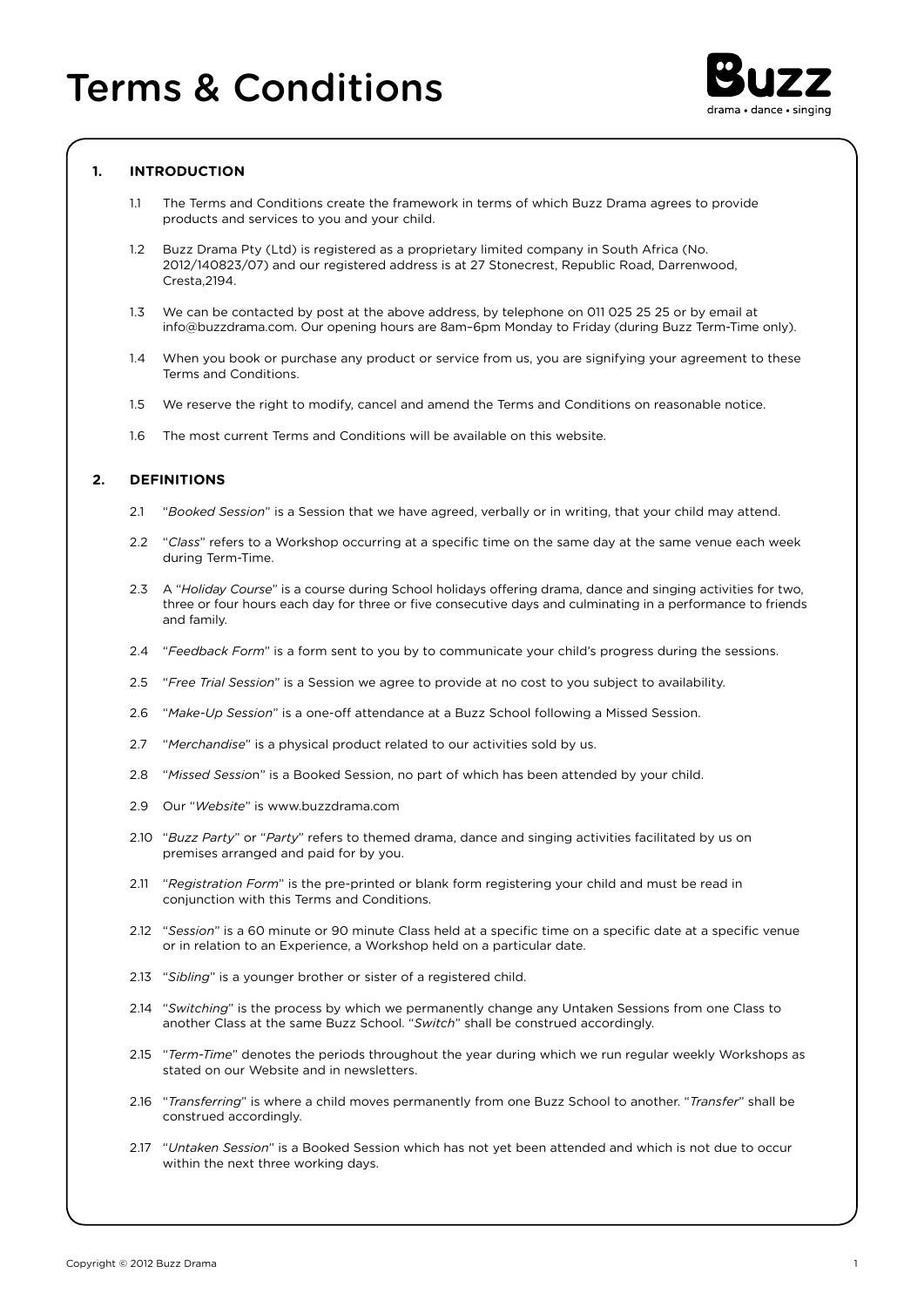# Terms & Conditions



- 2.18 "*Waiting List*" is a list maintained by us comprising children who wish to attend a particular Session which is over-subscribed.
- 2.19 "*Workshop*" is a drama, dance and singing class facilitated by one or more Buzz staff.

2.20 "*Child*" is the registered child with Buzz Drama.

## **3. WORKSHOPS**

The following provisions shall apply in relation to Workshops only.

- 3.1 FREE TRIAL SESSIONS
	- 3.1.1 We will offer your child one Free Trial Session in a Class of their choice subject to the following conditions:
		- (a) Availability in the Class;
		- (b) When the Session takes places place, your child will be at least four years and nine months and less than nine years of age; and
		- (c) Your child has not previously attended any other Free Trial Session, Class or Holiday Course.
	- 3.1.2 You must book the Free Trial Session in advance with the Buzz office or a Buzz staff member over the telephone.
	- 3.1.3 At the time of booking, the Free Trial Session must take place during the next two weeks of Term-Time.
	- 3.1.4 You must provide us with sufficient contact, identification and health details so that we can assume responsibility for your child during the Session.
	- 3.1.5 You must check and sign the Registration Form prior to the Free Trial Session ensuring that it is accurately and fully completed.
	- 3.1.6 If your child refuses to take part in the Session, one further Free Trial Session may be arranged at our discretion.
	- 3.1.7 Once your child has attended a Free Trial Session in whole or in part, additional Free Trial Sessions can only be arranged at our discretion.
- 3.2 SIGNING-UP
	- 3.2.1 Booked Sessions
		- (a) Subject to paragraph 3.4.3, a block of ten (10) sessions must be booked at any one time. Sessions will run on consecutive weeks during the Buzz term.
		- (b) Details of Buzz Term dates can be found on our Website. It is your responsibility to familiarise yourself with the dates.
	- 3.2.2 Fee Structure and Payment
		- (a) The cost of Booked Sessions and valid methods of payment are given verbally and is available on the website.
		- (b) Amendments to the fee structures will be communicated within a reasonable period of time and will be reflected on the website.
		- (c) The full cost of Booked Sessions minus any agreed discounts must be paid by the end of the first Booked Session.
		- (d) If full payment is not received by the end of the first Booked Session, we reserve the right to suspend all Untaken Sessions and pursue payment for the full amount agreed at the time of booking.
	- 3.2.3 Discounts
		- (a) Limited discounts are available in certain circumstances. Only one discount can be used against the cost of Booked Sessions at any time.
		- (b) Sibling discounts only apply to the younger children if, at the time of renewal or booking, the eldest child's Booked Sessions extend up to the younger child's first new Booked Session.
		- (c) Discounts with expiry dates may not be used past the expiration date.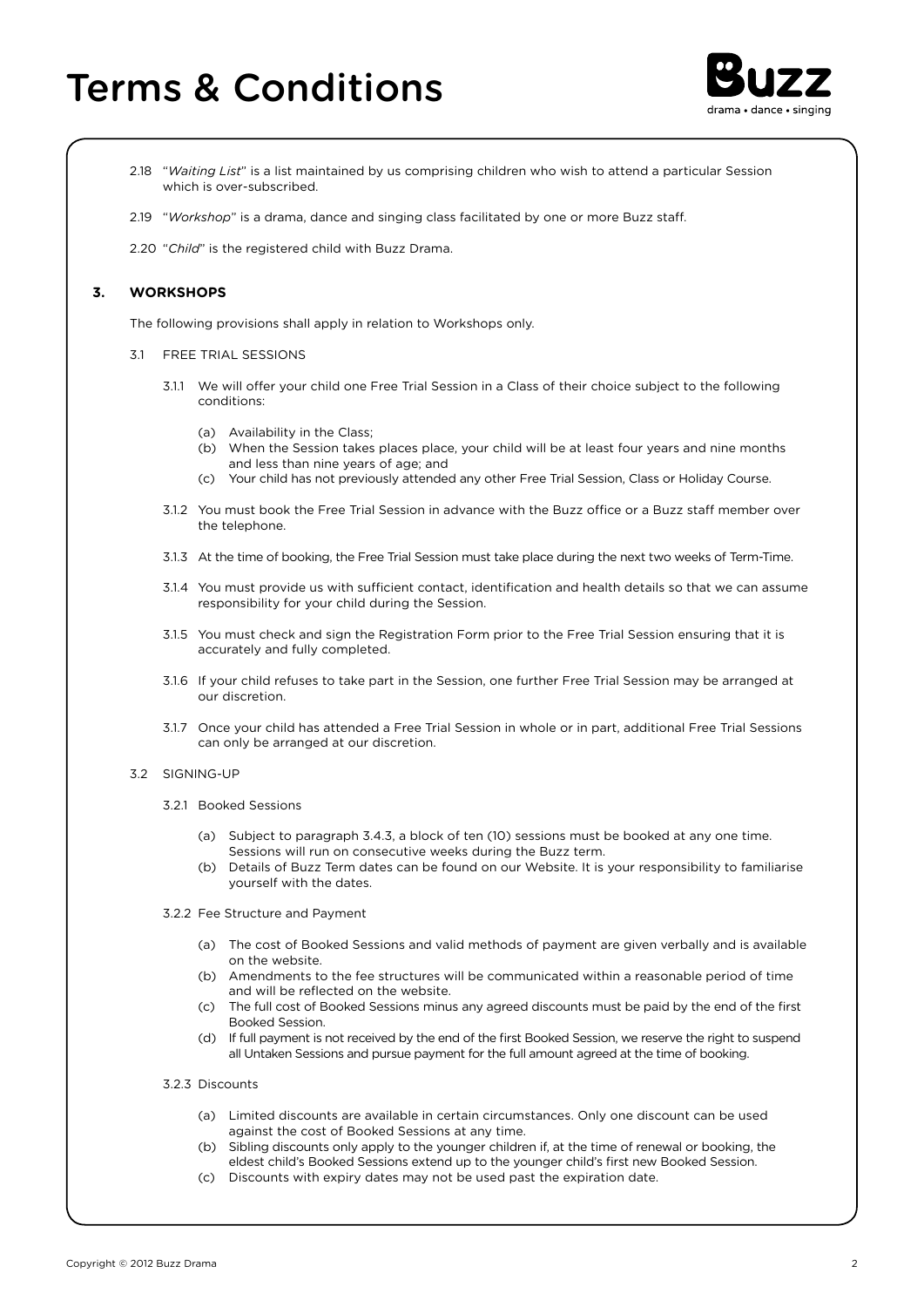

### 3.3 MERCHANDISE

3.3.1 All Merchandise must be paid for at the time of purchase.

- 3.3.2 Refunds will only be offered for merchandise in a saleable condition and where original wrapping is intact.
- 3.3.3 Merchandise proven to be faulty will be replaced if returned within seven days of purchase.

#### 3.4 RENEWAL

- 3.4.1 We will send you a Feedback Form on or after your child's eighth Session. This will provide feedback on your child. It will also act as a notice to you to book a further ten consecutive Sessions.
- 3.4.2 Please note that if payment for a further ten Sessions is not received by the current tenth Session, no further Sessions will be booked and your child will be automatically withdrawn from the Class. Further attendance will require rebooking which is subject to availability.
- 3.4.3 If you wish to renew Sessions for your child to the end of term only (being less than ten consecutive Sessions), you may make payment for the remaining Booked Sessions of the term, which shall be calculated on a pro rata basis at the single Session price.

#### 3.5 SWITCHING

 If you would like your child to Switch to a Class at a different time to their current Class, you must notify us at least three days prior to your child's intended first Switched Session. Subject to availability in the requested Class, we will arrange for the remainder of your child's Untaken Sessions to be taken at the alternative Class at no cost to you.

#### 3.6 TRANSFERRING

- 3.6.1 If you would like your child to Transfer to a different workshop other than the one they are currently attending, you must notify us at least three days prior to your child's first intended Transferred Session. Subject to availability in the requested Class, we will Freeze your child's Untaken Sessions and apply any resulting credit to the cost of ten new Booked Sessions.
- 3.6.2 The new Booked Sessions may not be attended until you have paid for any additional Sessions in full.
- 3.6.3 Any credit resulting from a Transfer pursuant to paragraph 3.6.1 will be credited to Your Account.

## 3.7 FREEZING

- 3.7.1 You may Freeze your child's Untaken Sessions.
- 3.7.2 You must notify the Buzz Office or staff member directly by telephone (by speaking to an operator) at least three days prior to Freezing. Any other method of informing us will not be treated as notification for the purposes of this paragraph.
- 3.7.3 We will calculate the value of any Frozen Untaken Sessions on a pro rata basis related to what you paid for the Booked Sessions. We will credit Your Account with any pro-rated amount.
- 3.7.4 We will send you written confirmation of the value of the credit on Your Account within seven days of receiving your notification pursuant to paragraph 3.7.2.
- 3.7.5 Owing to limited availability, it may not be possible to resume the Sessions in a particular Session on a particular date. If you wish, your child can be placed on a Waiting List and you will be contacted when a place becomes available.
- 3.7.6 Only an Untaken Session may be Frozen.
- 3.7.7 Once Frozen, Untaken Sessions are cancelled and cease to be Booked Sessions.
- 3.7.8 Once you wish for your child to recommence sessions, a block of ten sessions has to be booked and paid in full.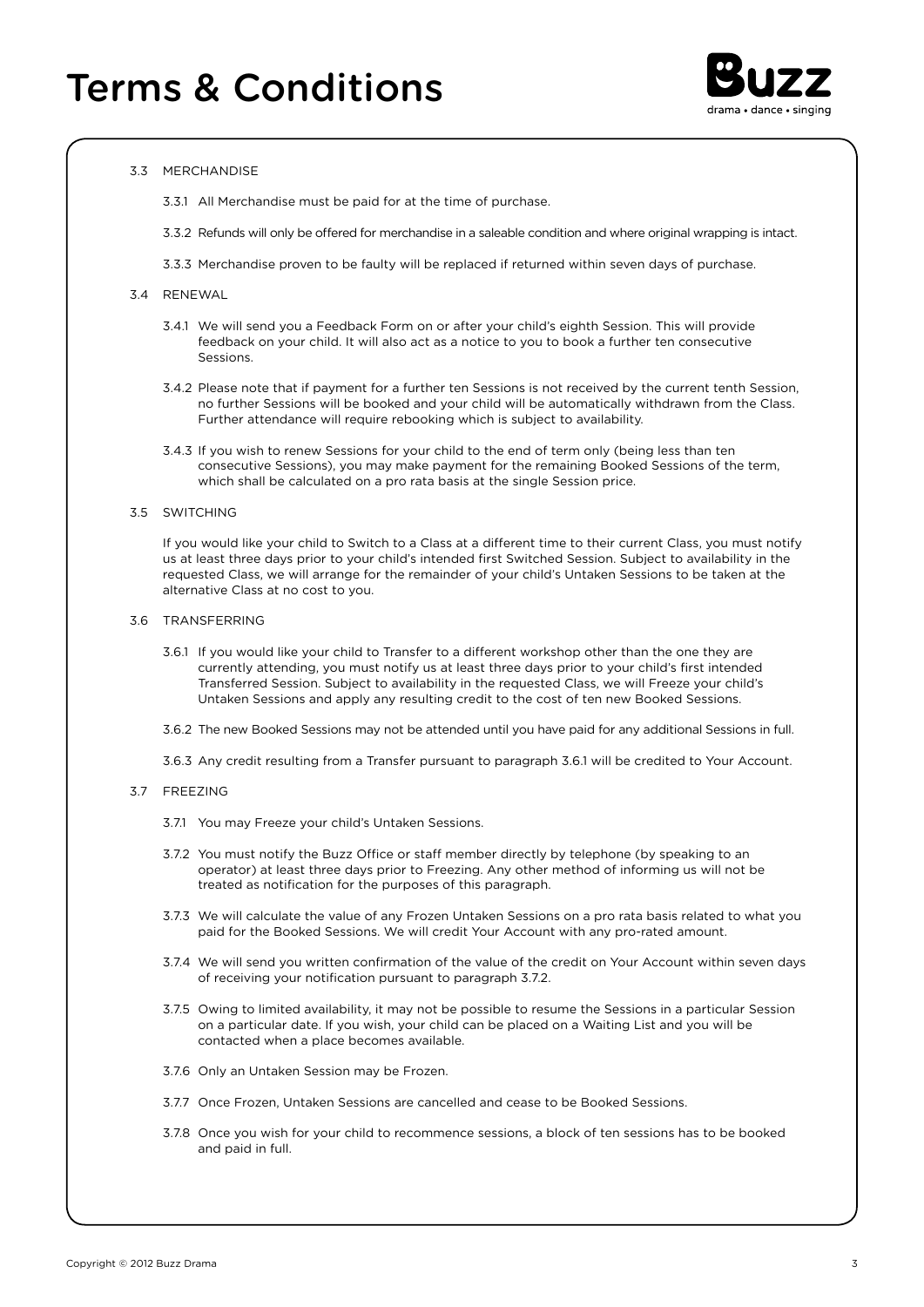

#### 3.8 MISSED SESSIONS

- 3.8.1 Sessions missed for any reason may not be added on to the end of the Booked Sessions under any circumstances.
- 3.8.2 If your child misses a Session, subject to availability, you may arrange a Make-Up Session at another Class in the same or a different Buzz School.
- 3.8.3 In order to take advantage of a Make-Up Session, you must notify us by telephone by 11.00am on the day that you would like your child to attend the Make-Up Session.
- 3.8.4 There is no time limit for attending Make-Up Sessions save that, at the time of the Make-Up Session, your child must have at least one Untaken Session at the School where the Missed Session occurred.

#### 3.9 CONTENT

- 3.9.1 We reserve the right to alter, vary, omit or substitute any part or parts of any Workshop provided by us described in any promotional or other materials published by us or on our behalf.
- 3.9.2 In the event of any change in any content as described above, we will have no liability to refund any part of any fee or deposit paid.

#### 3.10 CHANGES & CANCELLATIONS

- 3.10.1 All deposits, however paid, are non-refundable.
- 3.10.2In the event that you wish to cancel any Booked Sessions:
	- (a) If you inform us three or more working days before the first Booked Session was to be attended, we will keep the deposit amount paid per child on Your Account. We will refund any further amounts held by us in full if required.
	- (b) If you inform us less than three working days before the first Booked Session was to be attended, we will deduct the pro rata cost of the Untaken Session(s) from any amount you have paid. We will keep any further payments on Your Account.

#### 3.11 WAITING LISTS

- 3.11.1 If your child is on a Waiting List, this does not guarantee a place in a particular Session.
- 3.11.2 Subject to paragraph 3.9.3 below, we intend to contact customers and prospective customers on the Waiting Lists in this order:
	- (a) Existing Buzz customers attending another Class in the same Buzz workshop; then
	- (b) Prospective customers who have paid a deposit per child; then c) Other children on the Waiting List.
- 3.11.3 We accept no responsibility and make no guarantees to the order in which places are offered.
- 3.11.4 Waiting List deposits are non-refundable but are treated as credits on Your Account and can be used and transferred in the same way.

## **4. HOLIDAY COURSES**

- 4.1 PAYMENT
	- 4.1.1 The cost of Holiday courses and valid methods of payment are given verbally and this information is also included on our Website.
	- 4.1.2 The full cost of the Holiday Course minus any agreed discounts must be paid at the time of booking the Holiday Course.
	- 4.1.3 If full payment is not received at the time of booking the Experience, we reserve the right to cancel the booking.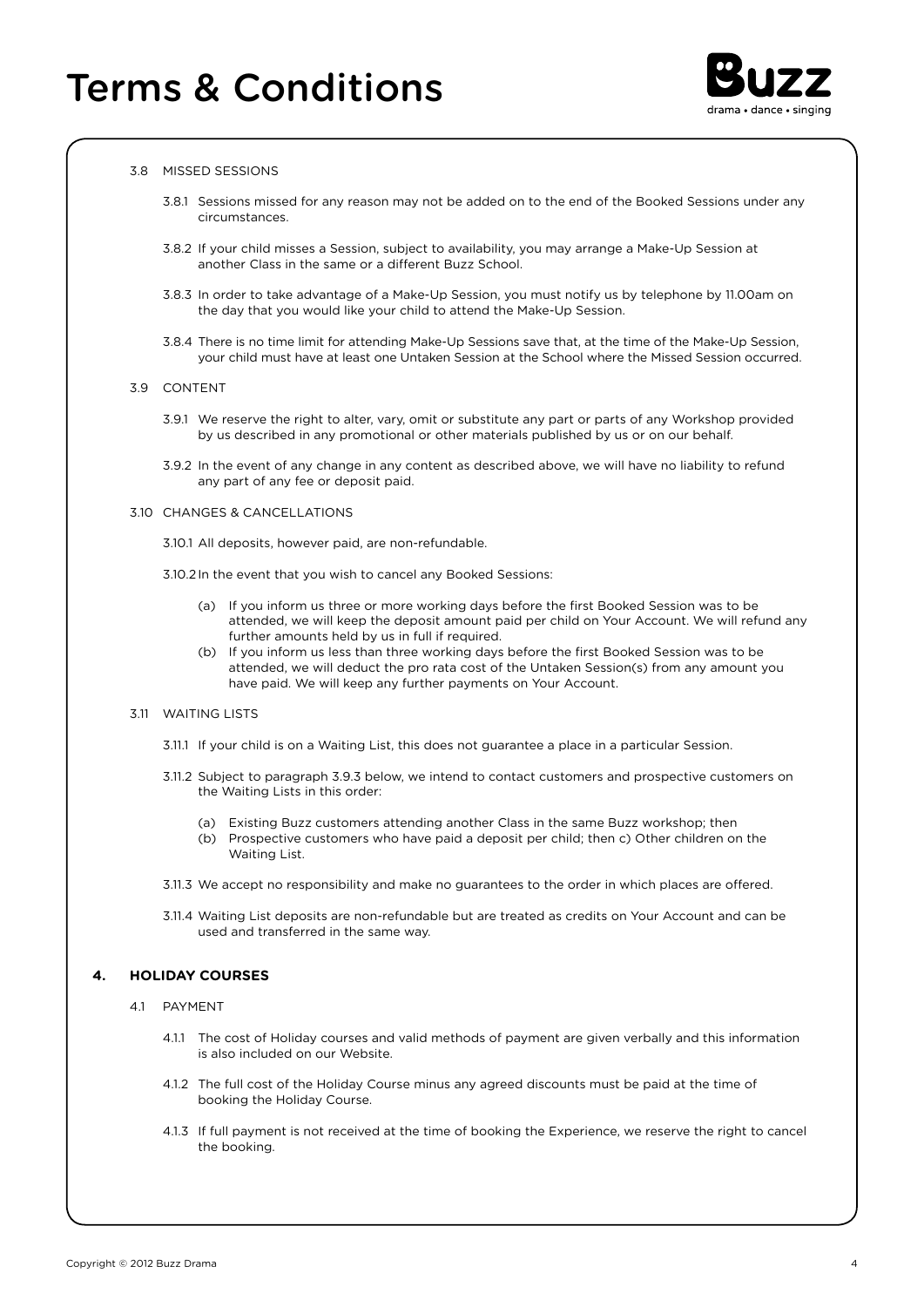

## 4.2 ROLES

While we endeavour to offer most children a speaking or singing solo role, this is not always possible and bookings contain no guarantees to this effect.

4.3 MISSED SESSIONS

 No refunds or Make-Up Sessions are available for Missed Sessions during a Holiday Course under any circumstances.

- 4.4 CHANGES & CANCELLATIONS
	- 4.4.1 If you have booked a Holiday Course and you now wish to cancel:
		- (a) If you inform us more than three weeks before the commencement of the Holiday Course, we will credit Your Account with 50% of the amount paid. Any additional payments will be refunded if required.
		- (b) If you inform us between one and three weeks before the commencement of the Holiday Course, you will forfeit 50% of the amount paid. We will credit Your Account with the other 50%.
		- (c) If you inform us less than one week before the commencement of the Holiday Course, you will forfeit the entire amount paid for the Holiday Course.
	- 4.4.2 If you have booked a Holiday Course and you wish to change your booking from one Holiday Course to another, you may do so subject to availability and without cost at our complete discretion.

### **5. PARTIES**

- 5.1 PAYMENT
	- 5.1.1 Buzz Drama offers facilitated themed drama, dance and singing activities at your child's birthday parties.
	- 5.1.2 The cost of Parties and valid methods of payment are given verbally and this information is also included on our Website.
	- 5.1.3 The full cost of the Party minus any agreed discounts must be paid at the time of booking the Party.
	- 5.1.4 If full payment is not received at the time of booking the Party, we reserve the right to cancel the booking.
	- 5.1.5 Buzz Drama does not accept any responsibility for the booking of the premises or any liability arising out of the cancellation of the party.

#### 5.2 ENVIRONMENT

- 5.2.1 You shall be responsible for booking a suitable venue for the Buzz Party to take place as well as providing any equipment and materials required for the party, unless otherwise agreed that we will provide the same.
- 5.2.2 As we have no control over the venue or environment of Party activities, we accept no responsibility for problems relating to:
	- (a) The space for the Party activities not being of a sufficient size;
	- (b) The ratio of children to Party Leader being too large (we suggest a maximum of 25 to 1); (c) Inadequate control of the Party because of lack of support from parents or adult attendees
	- (this can include disturbing the activities, talking or sharing the same space as the children);
	- (d) Failure to provide a working CD player or a mains power source if this has been agreed;
	- (e) Failure to provide accurate details on location or the address of the party venue; or
	- (f) Failure to inform us of any special issues in advance.

## 5.3 CHANGES & CANCELLATIONS

- 5.3.1 If you have booked a Buzz Party and now wish to change the date or time, you may do so without cost providing:
	- (a) We have not booked a Party Leader for the Party at the time of notification; and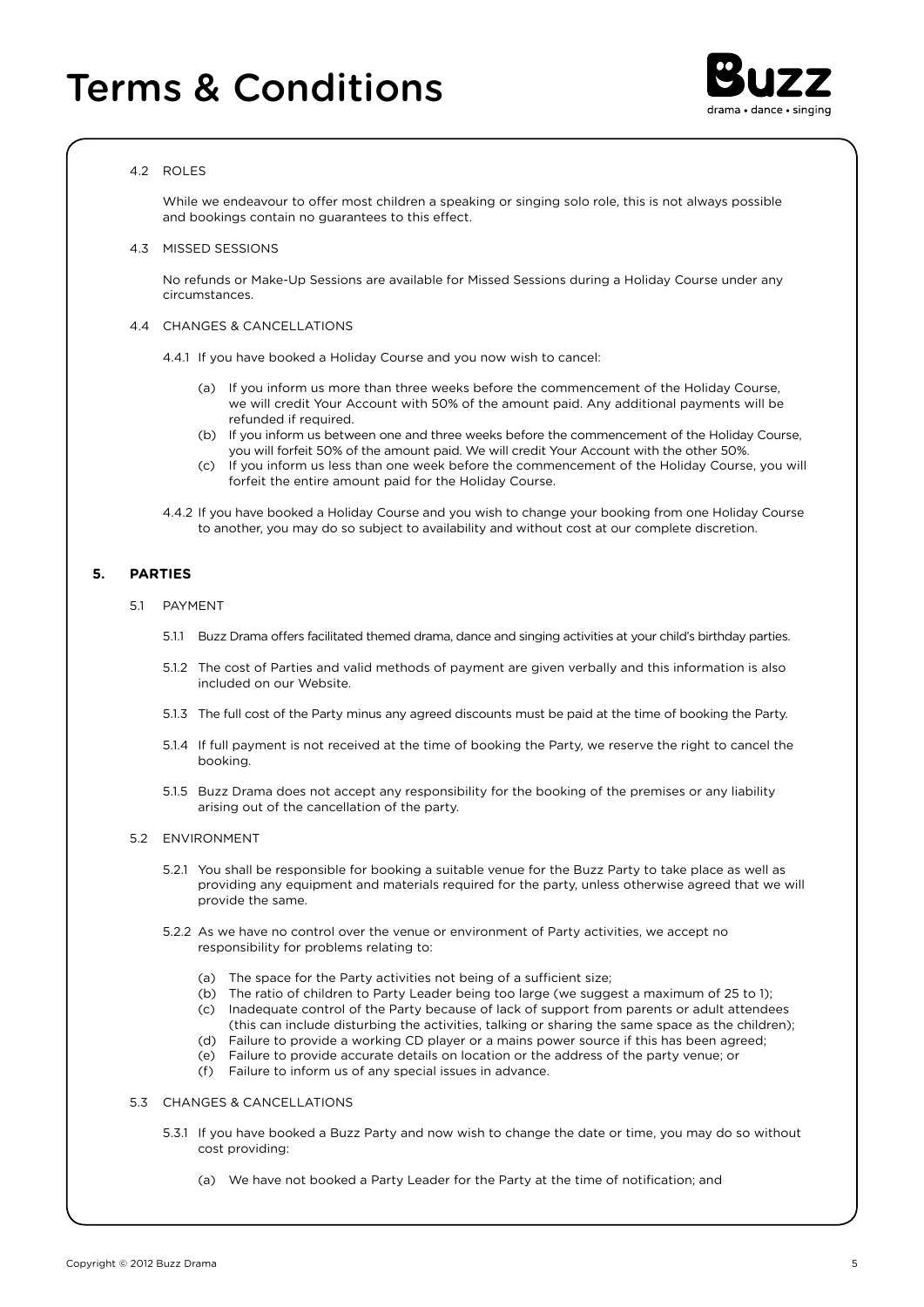

- (b) Other Party Leaders are available.
- 5.3.2 If either of the above make changing the time impossible, Cancellation terms will apply as set out in paragraph 5.3.3 below.
- 5.3.3 If you have booked a Perform Party and now wish to cancel
	- (a) If we have not yet booked a Party Leader, we will credit Your Account with 50% of the amount paid which you can use to fund future purchases from Buzz. Any additional payments will be refunded if required:
	- (b) If we have already booked a Party Leader, you will forfeit 50% of the amount paid. We will credit Your Account with the other 50% which you can use to fund future purchases from Buzz.

## **6. EVALUATIONS**

- 6.1 EVALUATION ENTRY
	- 6.1.2 Entry is only complete on payment of the Evaluation Fee.
	- 6.1.3 We will notify you of the times and locations of Evaluation you have entered your child for at least two weeks before the Evaluation.
	- 6.1.4 We will endeavour to offer you a time and venue close to the one requested though this may not always be possible.
	- 6.1.5 Evaluation entry is only on recommendation by us.

#### 6.2 MISSED EVALUATIONS

 If your child misses or is late for the Evaluation, we will endeavour to fit your child into another slot. However, this may not always be possible.

## 6.3 CHANGES & CANCELLATIONS

- 6.3.1 If you have booked an Evaluation and now wish to change the date or time, you may do so without cost subject to availability;
- 6.3.2 If there is no availability at a convenient alternative venue or time, the cancellation terms in paragraph 6.3.3 below will apply.
- 6.3.3 If you have booked an Evaluation and now wish to cancel, you will forfeit the entire amount paid.

## **7. EXCLUSIONS**

- 7.1 In the event that we consider:
	- 7.1.1 you are in breach of any of these Terms and Conditions or any notice issued from time to time by us;
	- 7.1.2 the behaviour of your child is disruptive or likely to put other children or Buzz staff in danger; or
	- 7.1.3 your behaviour towards us, other customers, children in their care or our suppliers, agents, managers, subcontractors or employees is disruptive, inappropriate, consistently negligent (including late collection of your child) or likely to bring us or any of our products or services into disrepute, we reserve the right to exclude your child from any Buzz activity or part thereof.
- 7.2 In the event that your child is excluded, no fees or deposits will: be repaid to you and we reserve the right to seek payment of the balance of any fees due to us.

## **8. RETURNED PAYMENTS AND REFUNDS**

- 8.1 We will raise a reasonable administrative charge to cover: cheques returned unpaid or unreasonably disputed credit card payments.
- 8.2 In circumstances where a payment is returned: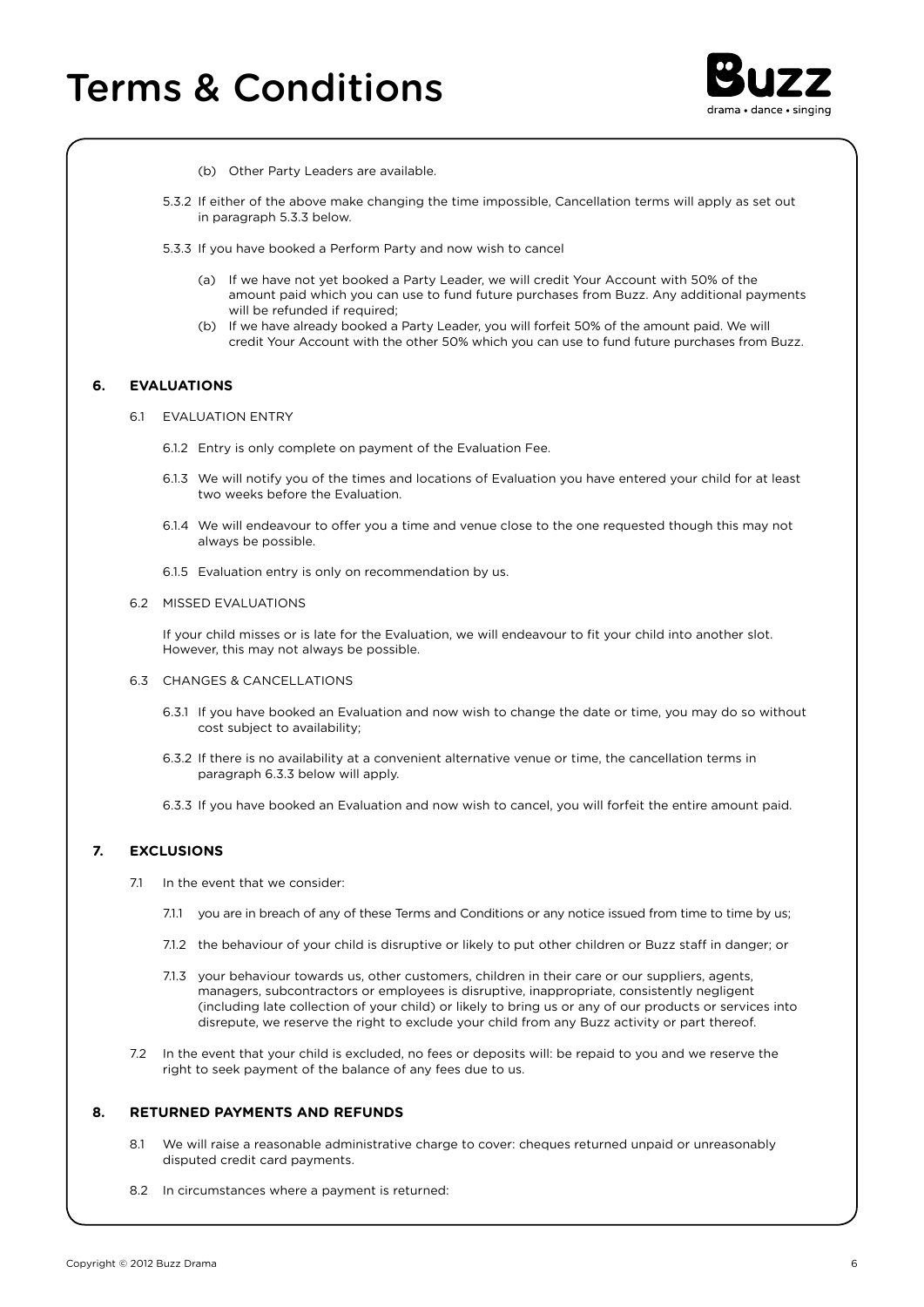# Terms & Conditions



- 8.2.1 we reserve the right to exclude your child without refund or right to Make-Up Sessions in relation to Missed Sessions until the amount of the returned payment is repaid in full; and
- 8.2.2 we reserve the right to claim the amount of the returned payment plus interest plus the cost of any free promotional items or merchandise issued to your child.
- 8.3 Refunds are issued in the form in which the original payment was made with the exception of cash which will be refunded in cheque form.
- 8.4 We will process any refund within 28 days of notifying you that we are issuing you the refund.
- 8.5 No credits or refunds will be issued retrospectively.

## **9. LIABILITIES**

9.1 GENERAL DISCLAIMER

 For the avoidance of doubt, all our products and services are provided on an "as is" basis and save as expressly stated herein without representations, conditions, warranties or other terms of any kind, either express or implied, including, but not limited to, child development, non-infringement or title but excluding the implied warranties of satisfactory quality and fitness for a particular purpose.

- 9.2 CANCELLATIONS & VENUE CHANGES
	- 9.2.1 We reserve the right to cancel any workshop, Holiday Course, Party or other service at any time up to and including the date the activity starts. Should this occur we will endeavour to give you at least seven days' notice and will attempt to offer you a viable alternative or a refund of any fee paid.
	- 9.2.2 Occasionally it is necessary to temporarily change the venue of our workshops, Holiday Course or any other activity. Where this occurs we will endeavour to ensure that the alternative venue is no more than ten kilometres from the usual location. If the distance is greater than five kilometeres and, as a result, your child is unable to attend, we will credit Your Account with the amount you paid for the Missed Session.
- 9.3 HEALTH & INJURIES
	- 9.3.1 We accept children on the assumption that they are in good health and it is your responsibility to alert us to any medical complaint or history suffered by your child.
	- 9.3.2 We do not accept responsibility for loss or damage arising from errors or omissions on the Registration Form whether completed by you or by another person in charge of your child at the time of completion.
	- 9.3.3 We do not accept liability for death or personal injury to any child attending Buzz or any activity related to Buzz whether organised by Buzz or otherwise save to the extent that such injury shall be caused by the negligence or default of any member of our staff or any other default on our part.
- 9.4 PERSONAL PROPERTY

 We do not accept responsibility for any loss of, or damage to, personal property belonging to you or your child irrespective of whether such possessions might be used by you or the child for the purposes of any Buzz activity save to the extent that such loss shall be caused by the negligence or default of any member of our staff or any other default on our part.

- 95 OTHER LOSSES
	- 9.5.1 We do not accept responsibility for any loss or expense due to circumstances beyond our control, including, but not limited to, delays in public transport, weather, quarantine, sickness, bereavement, strikes or other industrial action, terrorism, fire and riot.
	- 9.5.2 Without prejudice to the other terms of this agreement, in no event (including our own negligence) will we be liable for any:
		- (a) economic losses (including, without limitation, loss of revenues, profits, contracts, business or anticipated savings);
		- (b) loss of goodwill or reputation;